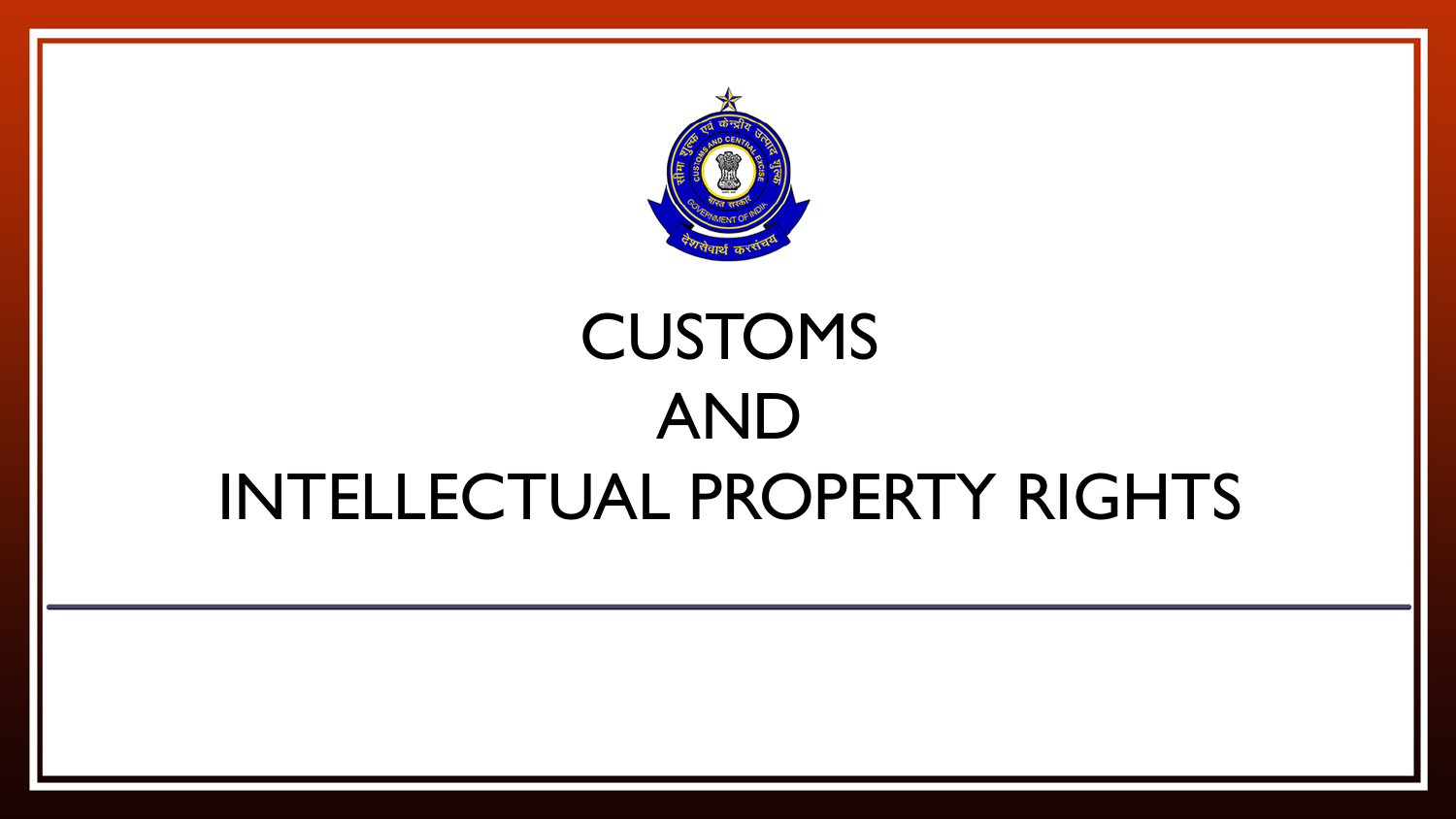### FOREWORD

Counterfeiting strikes deep at entrepreneurial spirit by weakening the benefits to the innovator. Counterfeit goods adversely affect consumer interest and often stay out of the tax net. Intellectual property protection has therefore been widely acknowledged as a vital factor for economic growth, encouraging innovation and attracting investment.

The Indian Customs' presentation on IPRs has been developed for ease of understanding of the border measures in place and is intended to be used by right-holders, officers, importers and other interested parties.

This presentation brings together features of IPR registration, enforcement, interdiction, determination and disposal processes and includes references to relevant laws, rules and circulars. The laws, rules and procedures have been paraphrased for the sake of simplicity and ease of reference of the readers. Right-holders, officers and other interested parties are advised to study the actual text of the cited laws or rules before making decisions.

We believe that this document will prove to be of great value and welcome suggestions from readers for any additions, deletions or corrections. Please forward any correspondence concerning this document to:

**Director (International Customs Division) Central Board of Excise and Customs North Block, New Delhi Email: diricd-cbec@nic.in**

**(Sandeep Kumar) Commissioner (Customs)**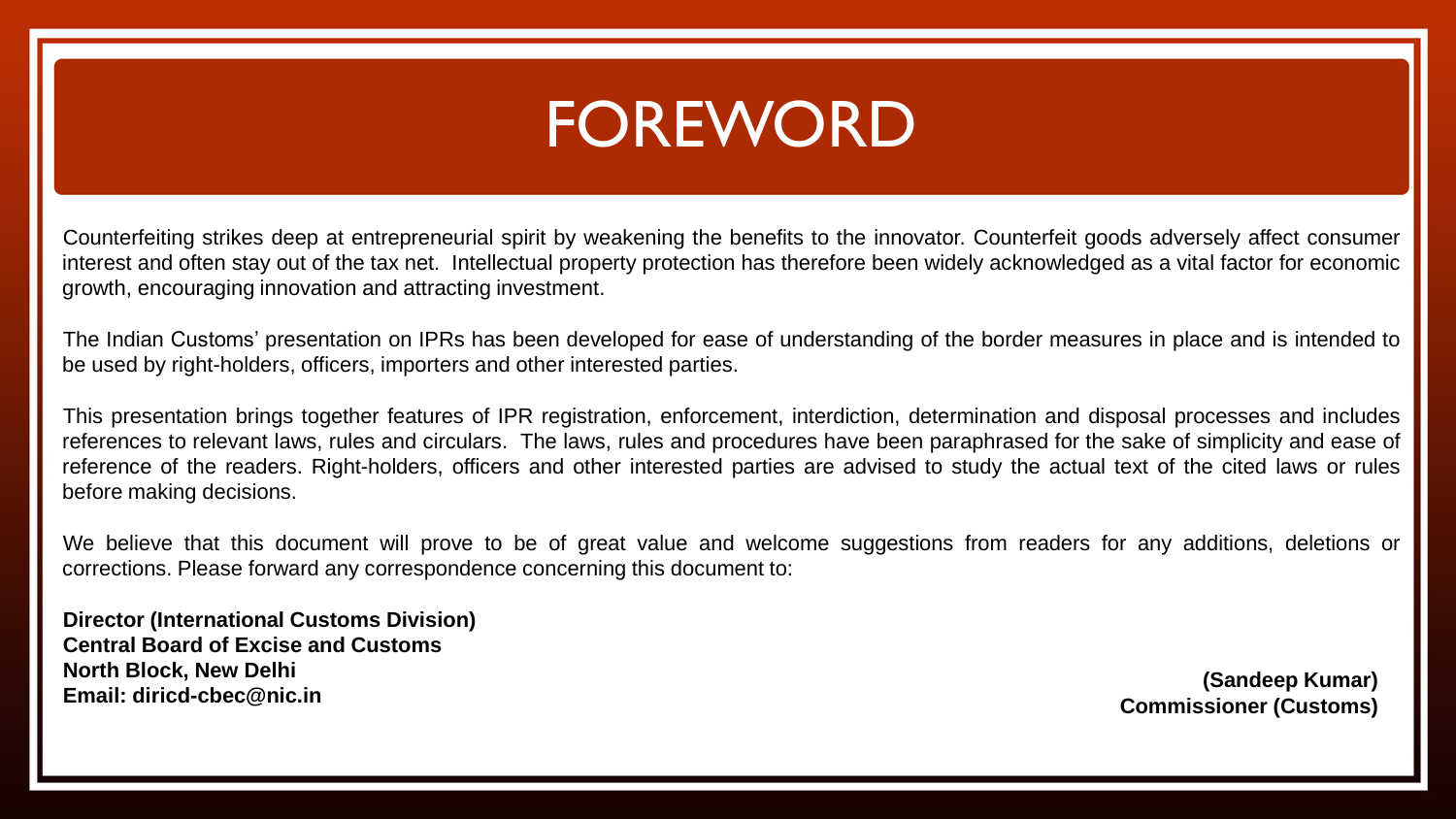### What are the various types of IPRs protected by Indian Customs?

Import of goods infringing specific provisions of:

- Trademarks Act, 1999
- Patents Act, 1970
- Geographical Indications of Goods (Registration and Protection) Act, 1999
- Copyright Act, 1957
- Designs Act, 2000

*Note: Please refer to Notification 51/2010 Customs (N.T) dated 30th June 2010*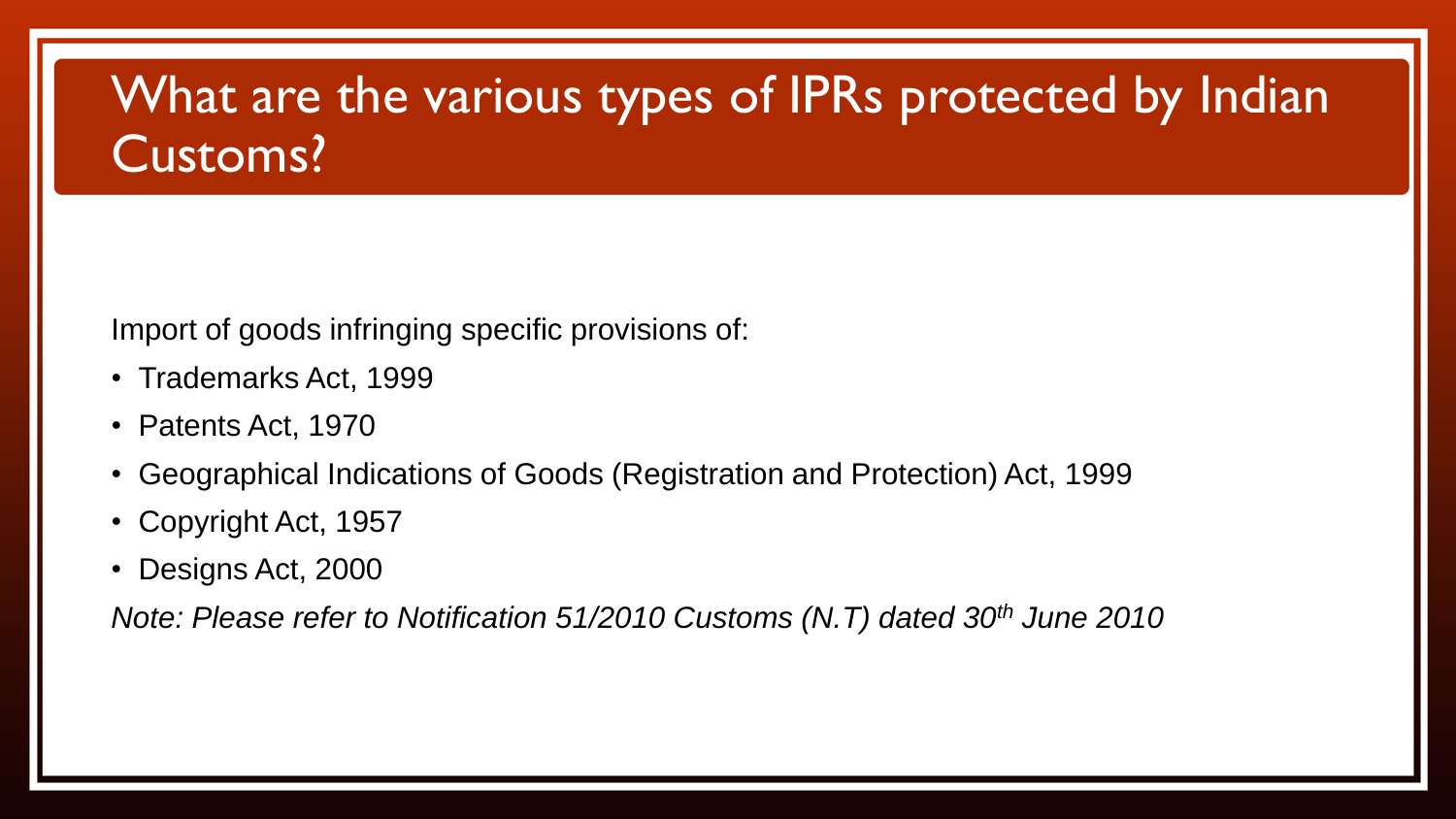## Will Customs interdict goods violating IPRs?

- Under **Section 11 of the Customs Act,** the Central Government has the power to prohibit importation or exportation of goods that, *inter alia*, violate patents, trade marks, copyrights, designs and geographical indications.
- Currently, **Notification No. 51/2010-Cus. (NT)** issued under Section 11 of the Customs Act prohibits the import of goods intended for sale or use in India, that are in violation of specified provisions of the above parent IP statutes.
- The prohibition is subject to following conditions and procedures as specified in the **Intellectual Property Rights (Imported Goods) Enforcement Rules, 2007** (IP Rules).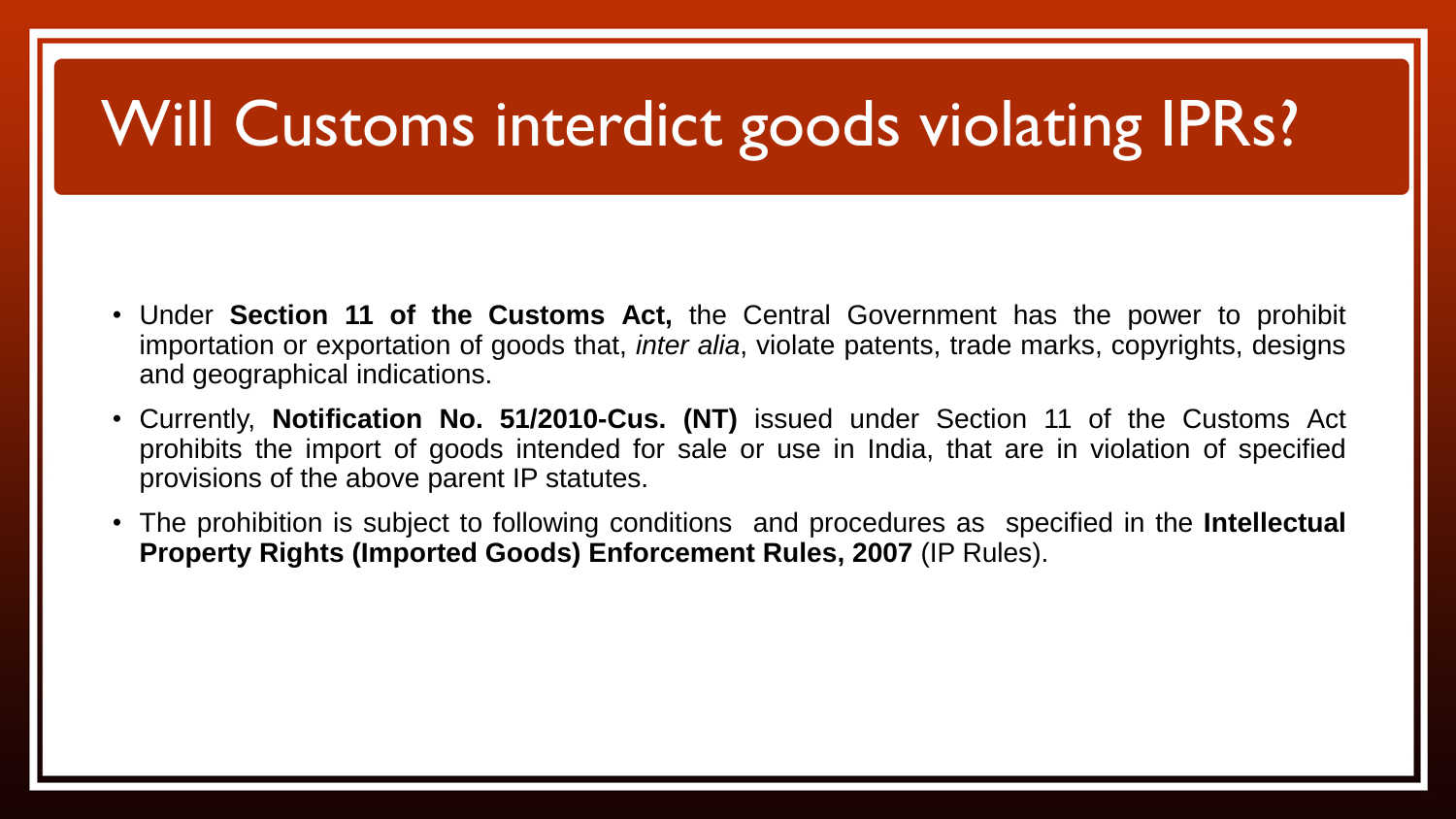### What is the Procedure for IPR recordation with Indian Customs?

- An application for recordal of a valid intellectual property right can be submitted electronically on [www.ipr.icegate.gov.in](http://www.ipr.icegate.gov.in/);
- The rights holder's representative will need to create a unique id and a password on the website and fill the online forms and upload the relevant documents;
- Separate forms must be completed for each IP right sought to be recorded;
- A Unique Temporary Registration Number is then generated (UTRN);
- A hard copy of the documents must be submitted to the IPR cell of the Custom House of the representative's choosing, along with a cover letter quoting the UTRN;
- Within 30 days a Unique Permanent Registration Number (UPRN) will be issued which confirms the recordation.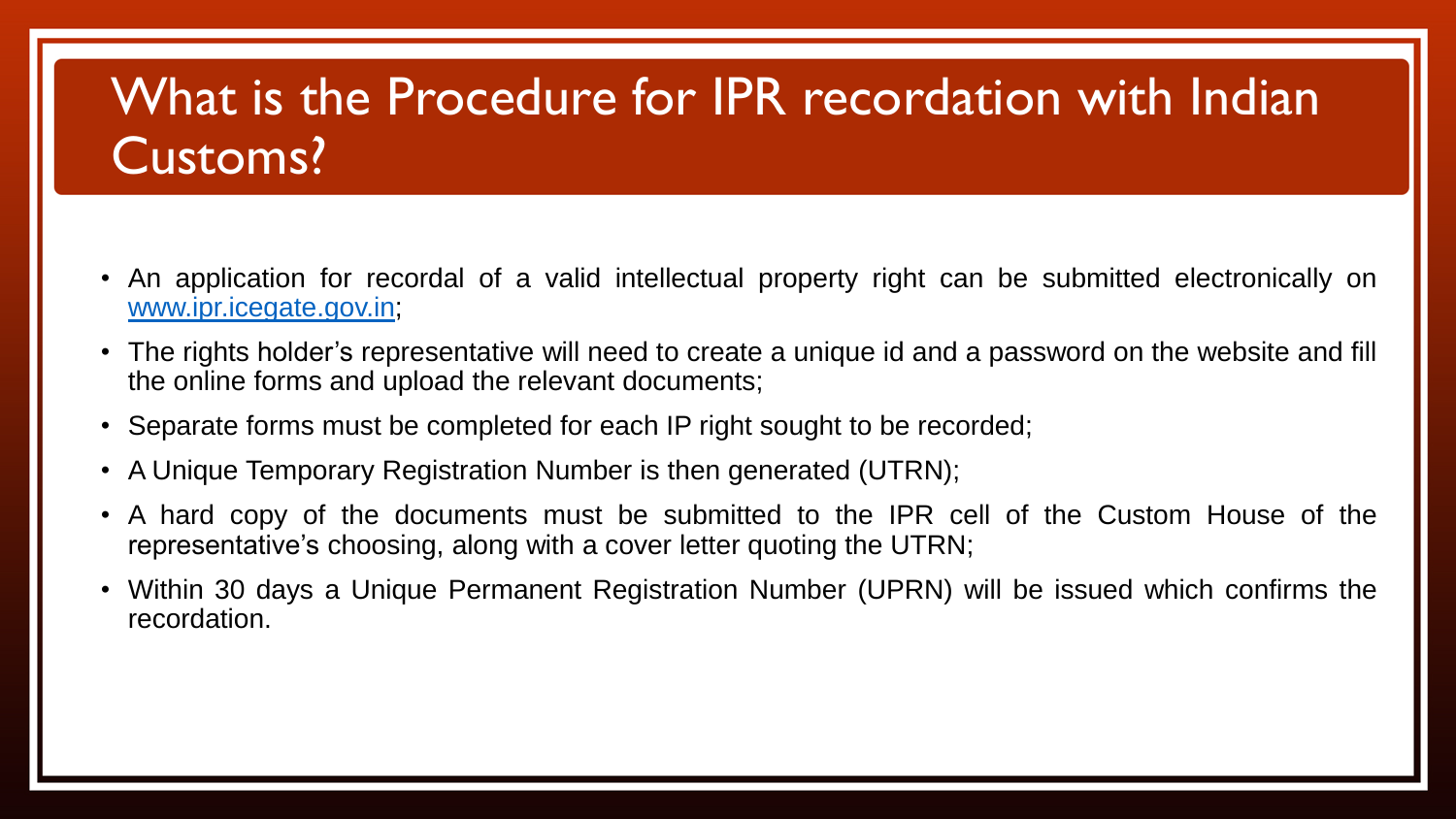### What documents are to be submitted online?

- A scanned copy of the registration certificate or proof of title/ ownership of the intellectual property right.
- The serial number and details of the demand draft in favour of the Commissioner of Customs at the opted location
- A copy of Power of Attorney in favour of counsel / advocate / agent who is filing the Application, if applicable.
- A statement of exclusivity outlining the scope of the IP right sought to be recorded.
- Digital images of genuine goods (for trademarks, product patents and designs).
- Digital images of infringing goods (if applicable/ available).
- A statement on the differentiating features of genuine and infringing goods (not mandatory but advisable for trademarks, patents and designs).
- The IEC code of the right holder and/or other authorized importers (not mandatory but advisable).
- In case of geographical indications description of the GI, the area of production.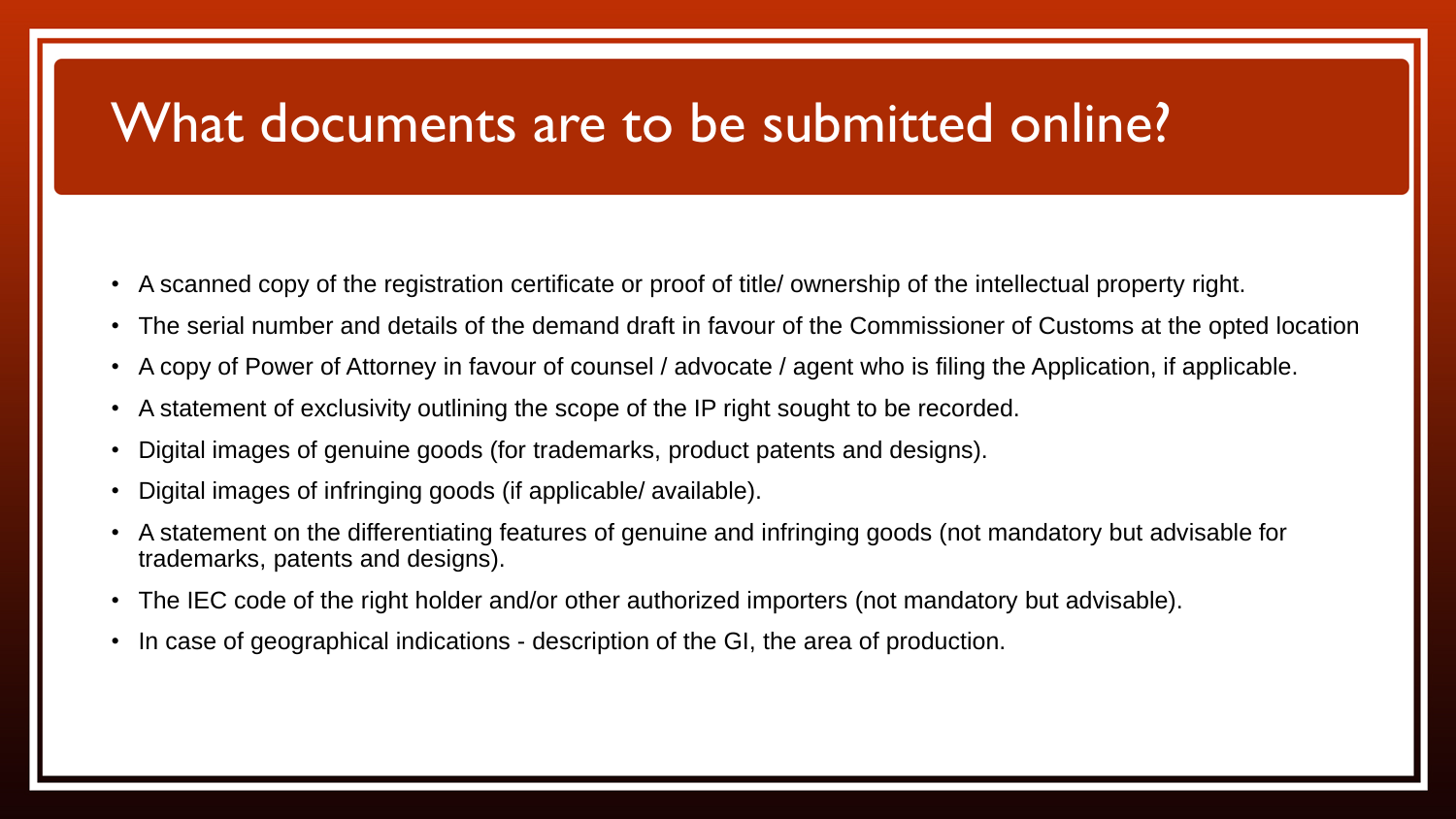### Are hard copies are to be submitted?

- Hard copies of the complete set of documents uploaded online have to be submitted at the Customs Office of the opted location\*.
- A demand draft of INR 2000/- in favour of the Commissioner of Customs of the opted location.
- An Indemnity Bond
- The General Bond or Centralised Bond.

\* Each Customs House has an IPR Cell, which shall receive the correspondence relating to IPR Recordation. Please refer to Circular 41/2007 Customs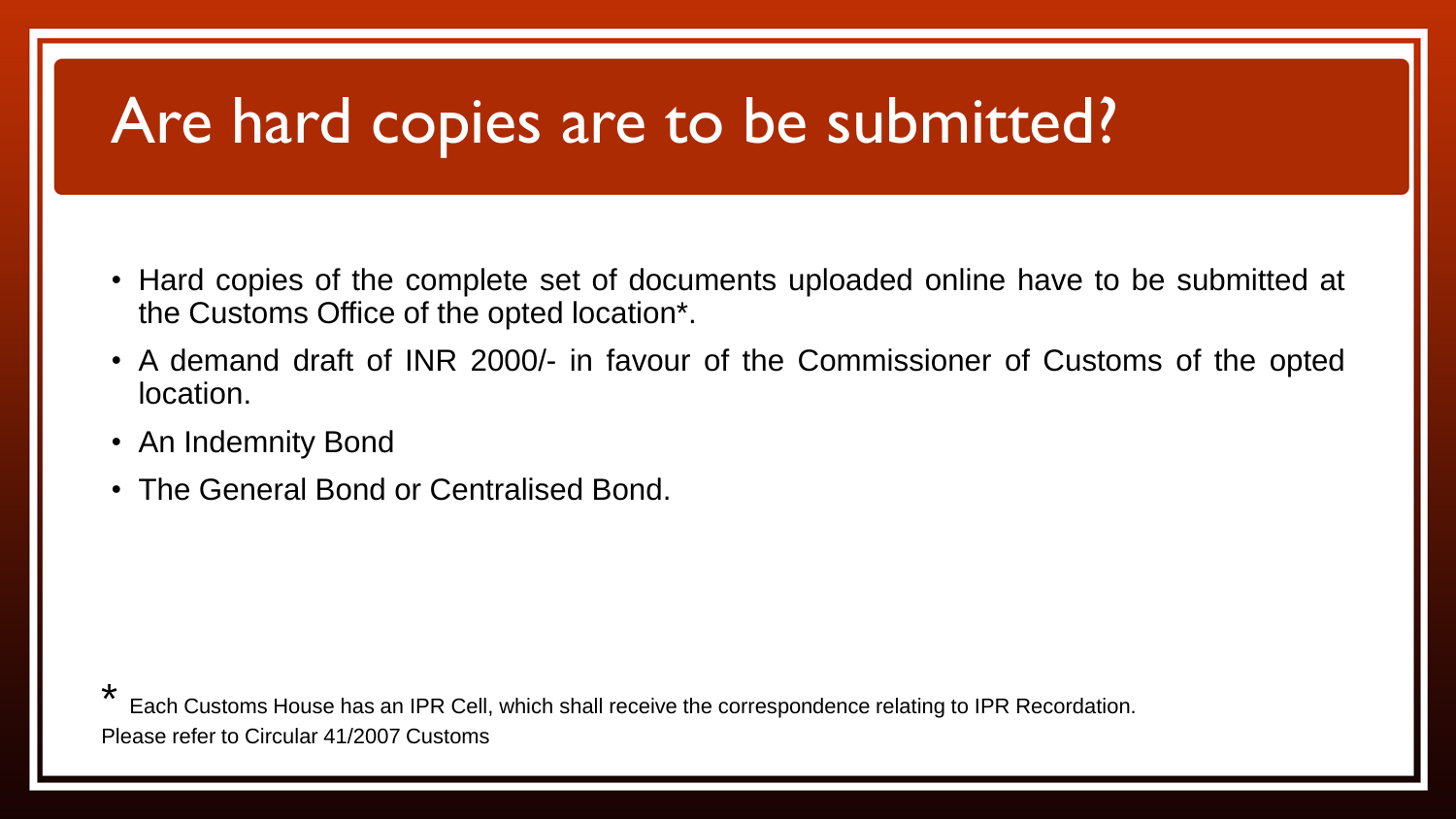### What is the purpose of the Indemnity Bond?

The indemnity bond protects the Customs authorities against all liabilities and expenses they may incur as a result of having detained the goods. In other words, the person importing the goods will not be able to claim damages from the Customs authorities on account of the clearance of the goods having been suspended. Any such liability will be borne by the rights holder.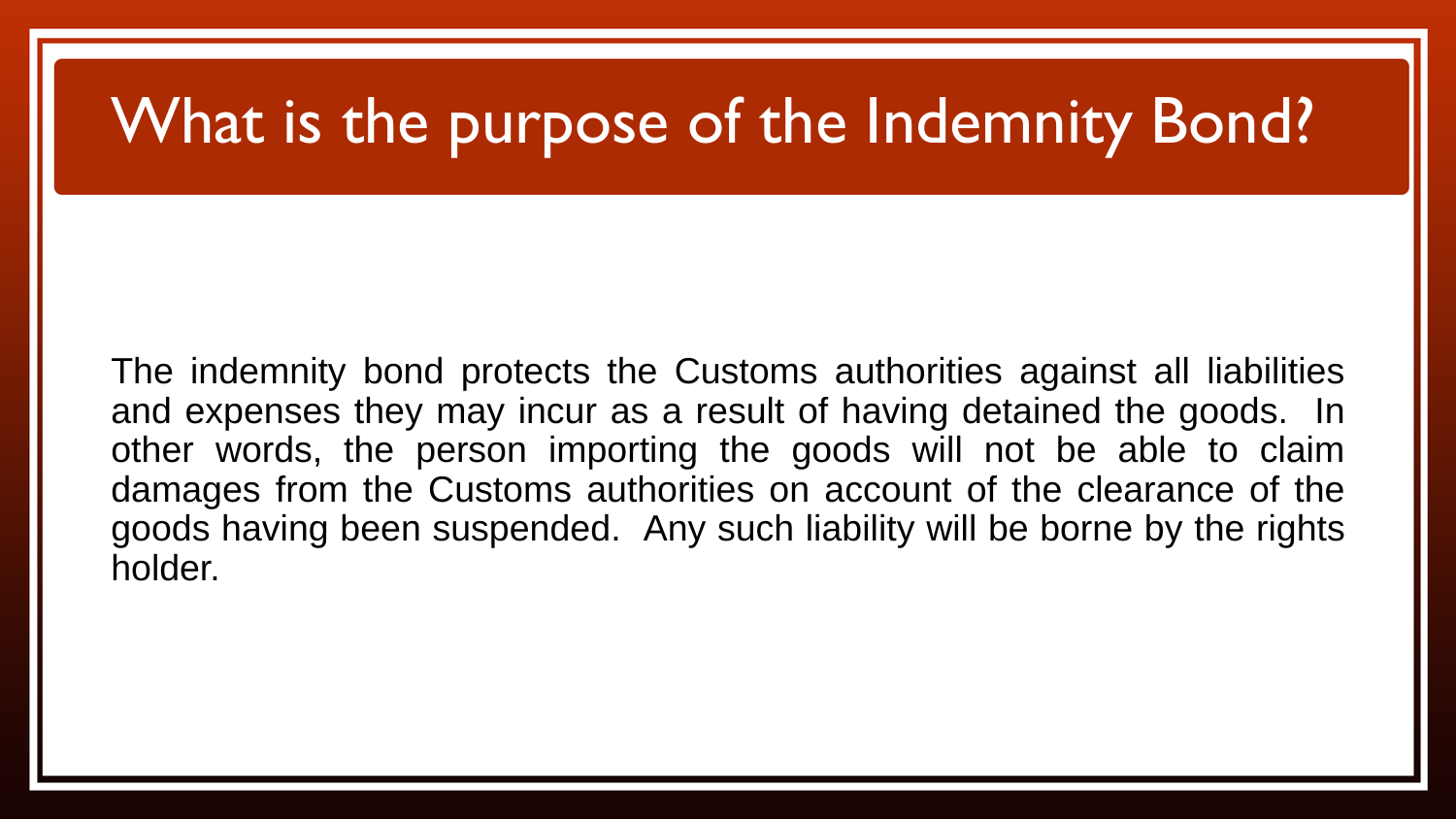### What is the difference between a General and Centralised Bond ?

### General Bond + Consignment-Specific **Centralised** Bond

- **Bond**
- Rights Holder need to provide consignmentspecific Bond of an amount equivalent to 110% of the value of the detained goods, along with security, in the form of a bank guarantee or fixed deposit, equivalent to 25% of the bond value at the port of interdiction.
- Customs will debit the applicable amount (equivalent to 110% of the value of the detained goods) along with a security equivalent to 25% of the bond value from the Centralised Bond Account.
- In case of inadequate balance, the same can be supplemented by the Rights Holder executing a supplementary bond with necessary security at the Customs Office where registration has taken place.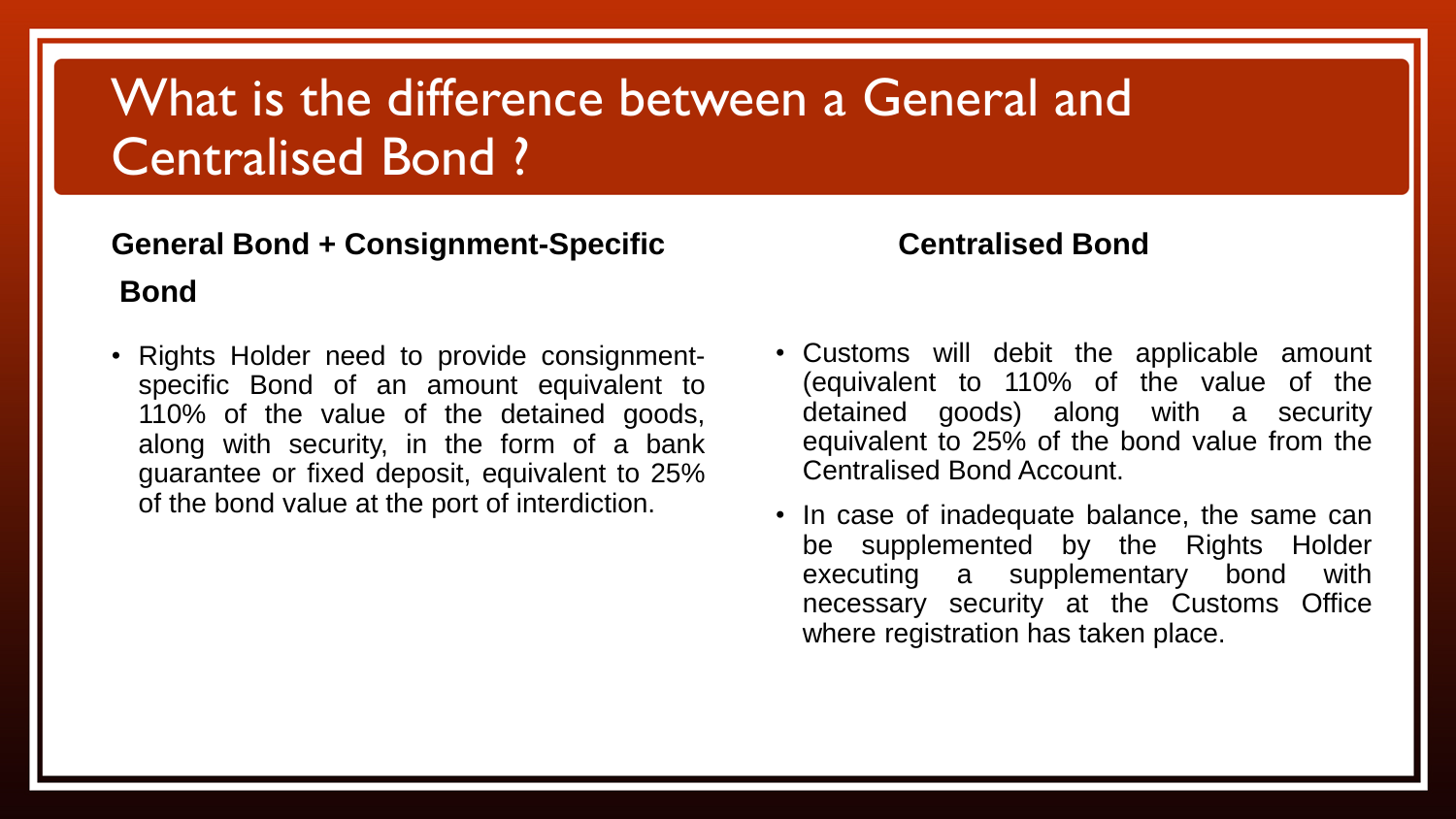### How would this choice affect the Right Holder?

• At the time of registration, the right holder may opt to submit a **General Bond** in the nature of an undertaking that s/he will submit specific consignment-wise bond backed by a security at the time of interdiction of infringing goods.

### **Alternatively,**

• The right holder may file a **Centralised Bond** (which will be a running bond) for a value that is sufficient in their judgment, to correspond to the value of allegedly infringing goods, all over India. The particulars of the **Centralised Bond** will be uploaded online and applicable to all the ports in India with an online facility of debit and credit. This security amount would then be used against future interdictions of goods that infringe the Applicant's IP. The right holder would have the ability to "top up" the Centralised Bond at any time without the worry of needing to produce a Consignmentspecific Bond in a short time period when infringing goods are interdicted.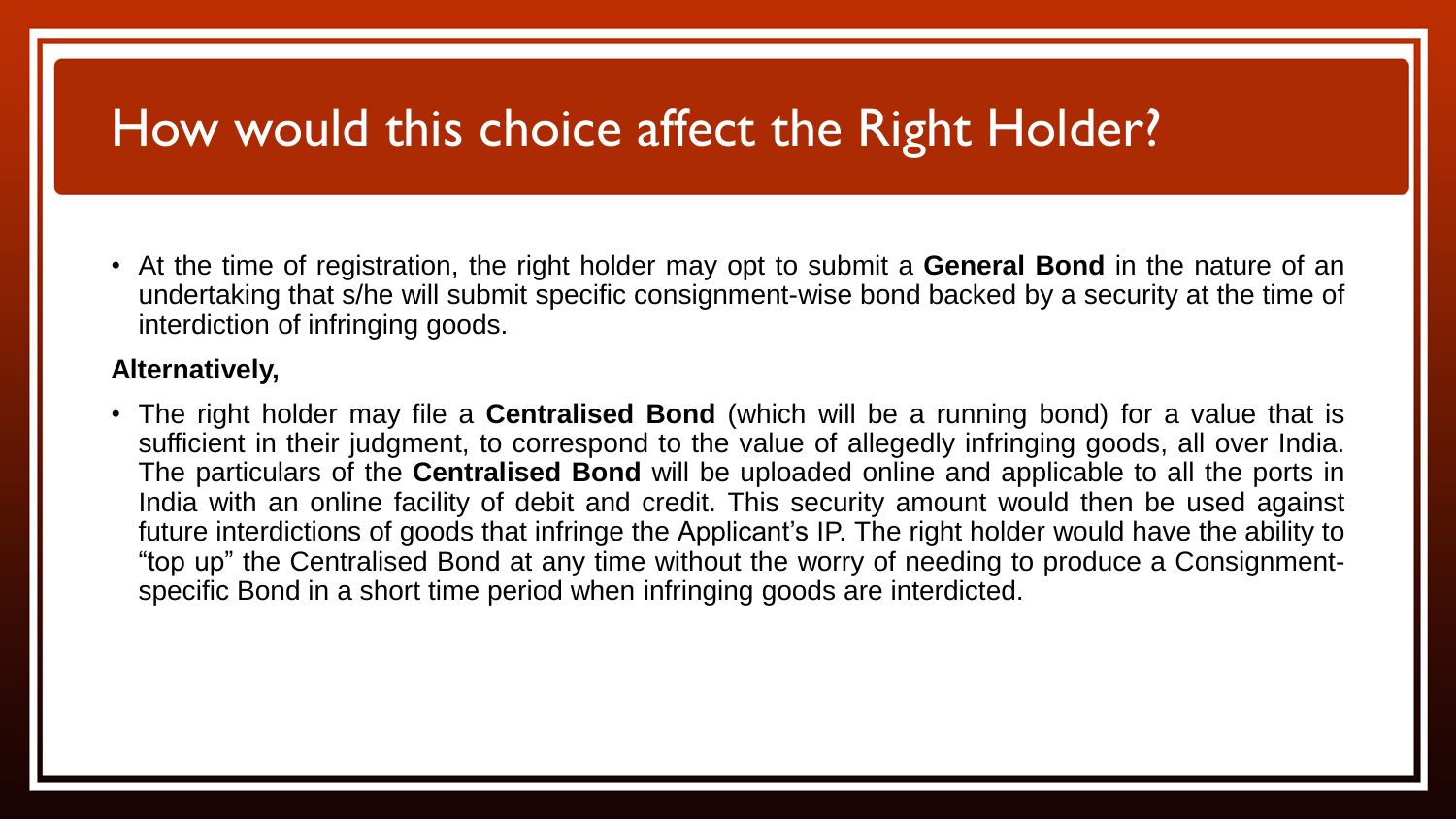### What facility will a Right Holder enjoy as a Centralized Bond Holder?

- There will be a single BRN for a right holder which may cover more than one Unique Permanent Registration Number (UPRN). In other words, a Centralized Bond account can cover one or more rights registered by a rights holder with the Customs.
- All future correspondence shall be with reference to the Bond Registration No. (BRN) issued by the Customs Office to the Rights Holder/ Applicant.

**Note:** To enable linking of all UPRNs of a rights holder, the rights holder has to be the same in all the UPRNs which are to be so linked. Thus, if the rights holder is the same for two trademarks but by virtue of licenses/ assignments the rights holder as registered with the Custom Authorities are different, then both these UPRNs cannot be linked through a single bond as the rights holder in the two UPRNs would be different.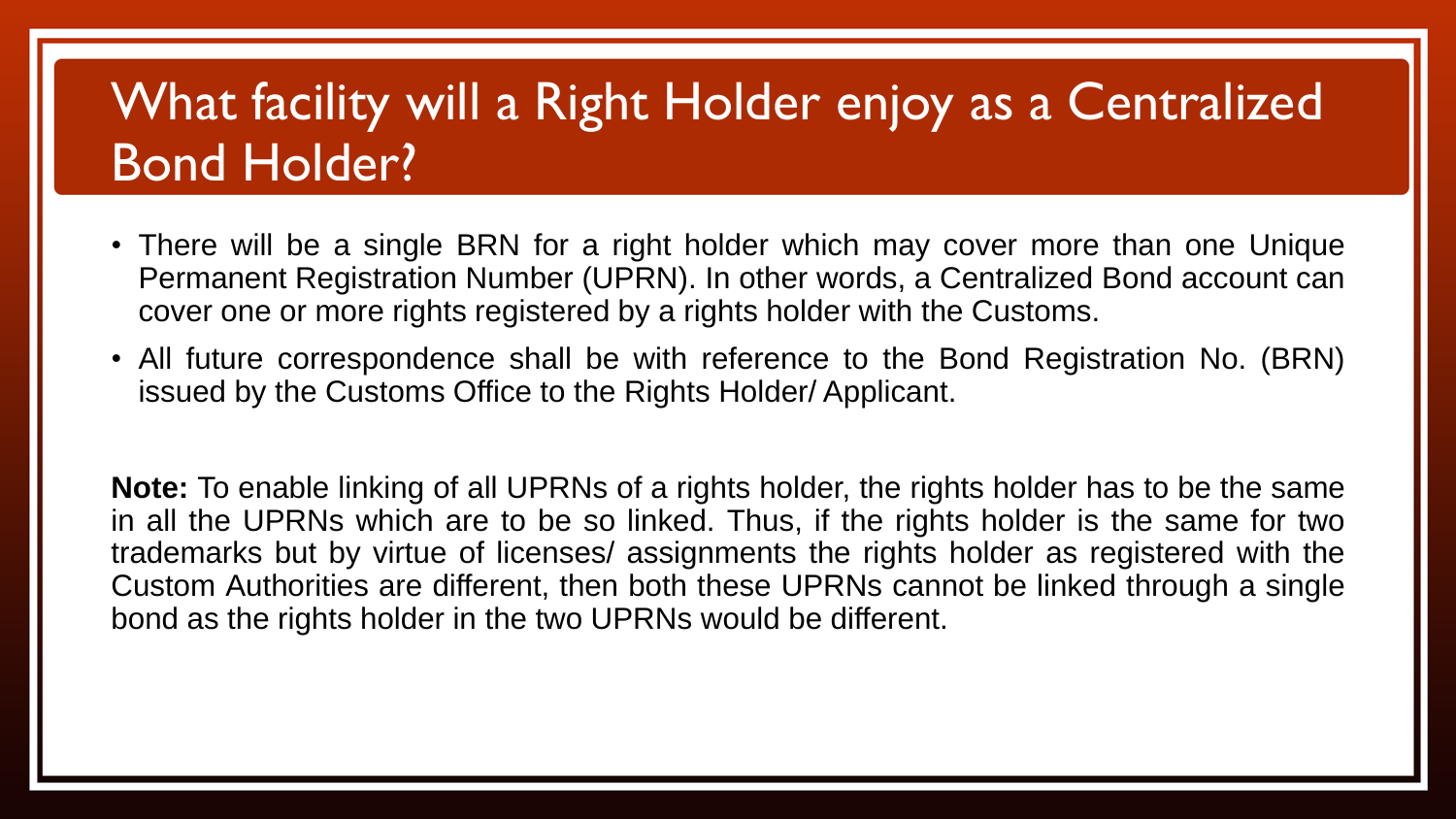### What is the procedure followed when goods suspected to be infringing are detained?

- Once goods suspected to be infringing are detained, the Deputy Commissioner of Customs or Assistant Commissioner of Customs, shall inform the importer and the right holders (or their Authorized Representatives) by speed post/ email of the suspension of clearance of the goods and shall state the reasons for such suspension [**Rule 7 (2)].**
- At this stage, the right holder or its Authorized Representative shall, in order to join the proceedings **under Rule 3**, either provide the BRN (General Bond Number) or execute a Specific Bond indemnifying the Custom authorities and provide documentary proof of the validity of UPRNs.
- The right holder's Authorized Representative is then provided with photographs/ serial numbers of the products/ samples of the products for examination, testing and analysis to assist in determining whether or not they are infringing **(under Rule 8).**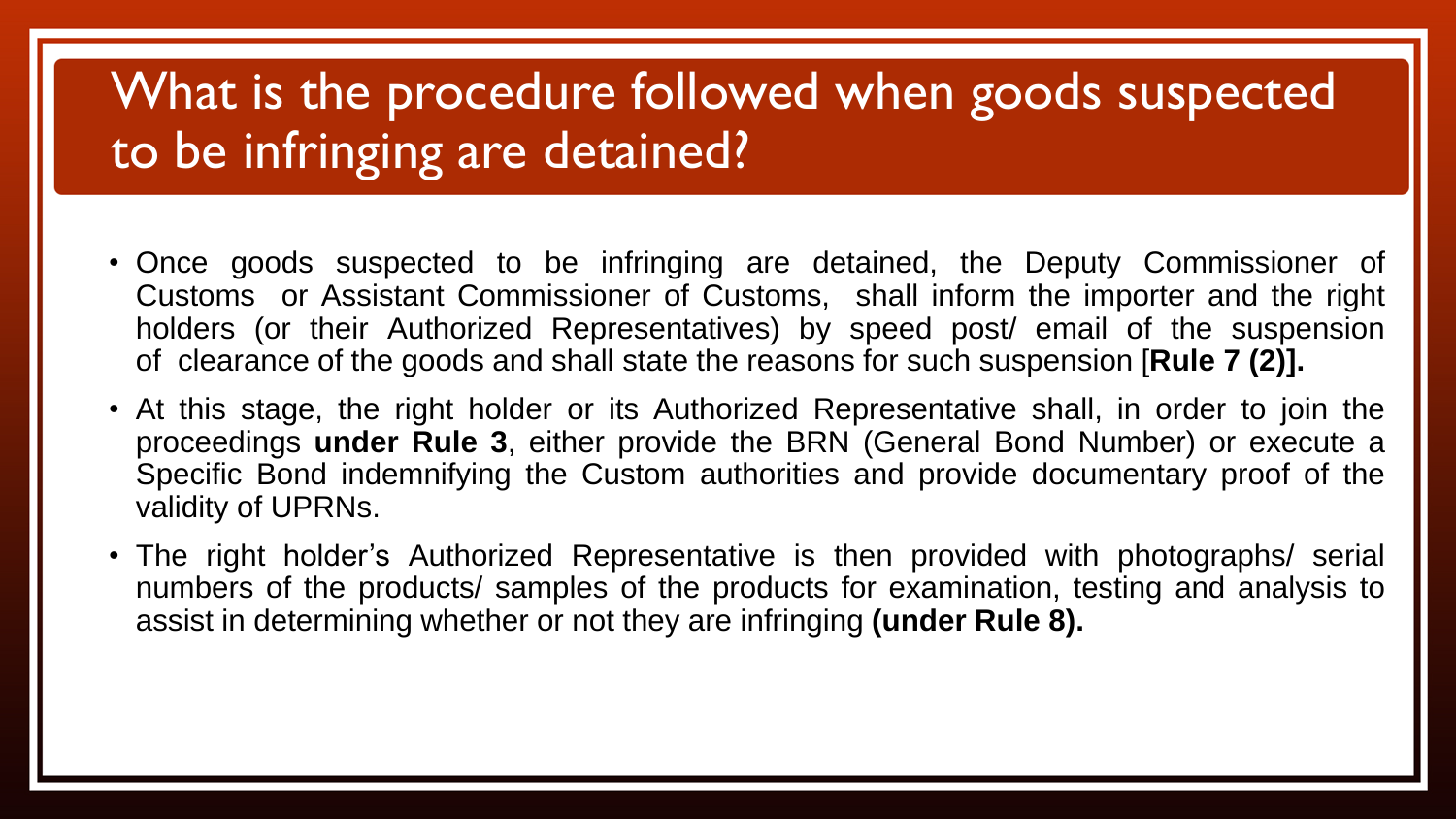### What is the maximum period of detention of goods suspected to be infringing?

- The right holder must join the proceedings in 5 days of receipt of communication from Customs.
- The right holder must inspect the goods and take follow-up action within 10 working days from the date of notice. This period may, for sufficient cause, be extended by another 10 days

*(However, in the case of perishable goods, the period of suspension of release is 3 working days, which may be extended by another 4 days).*

• If no steps are taken by the right holder within the above period, the goods may be released.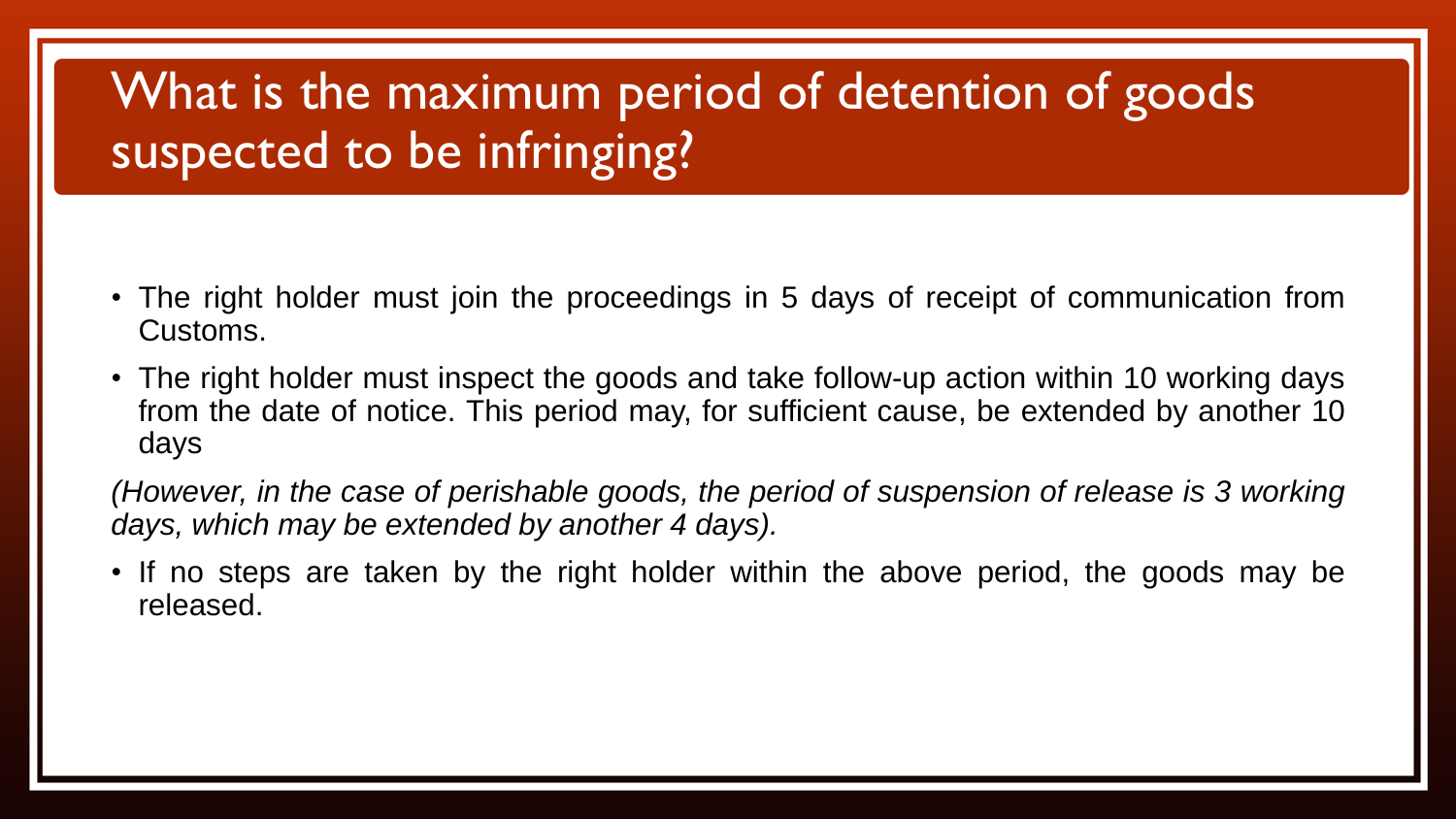### Does Customs law permit *ex officio* action?

- Yes, Customs can on its own initiative suspend the clearance of the imported goods if there is *prima facie* evidence or reasonable grounds to believe the goods are infringing IPRs.
- In such a scenario, the rights holder or its agent will have to comply with the requirements of recordal within 5 days; else the goods may be released.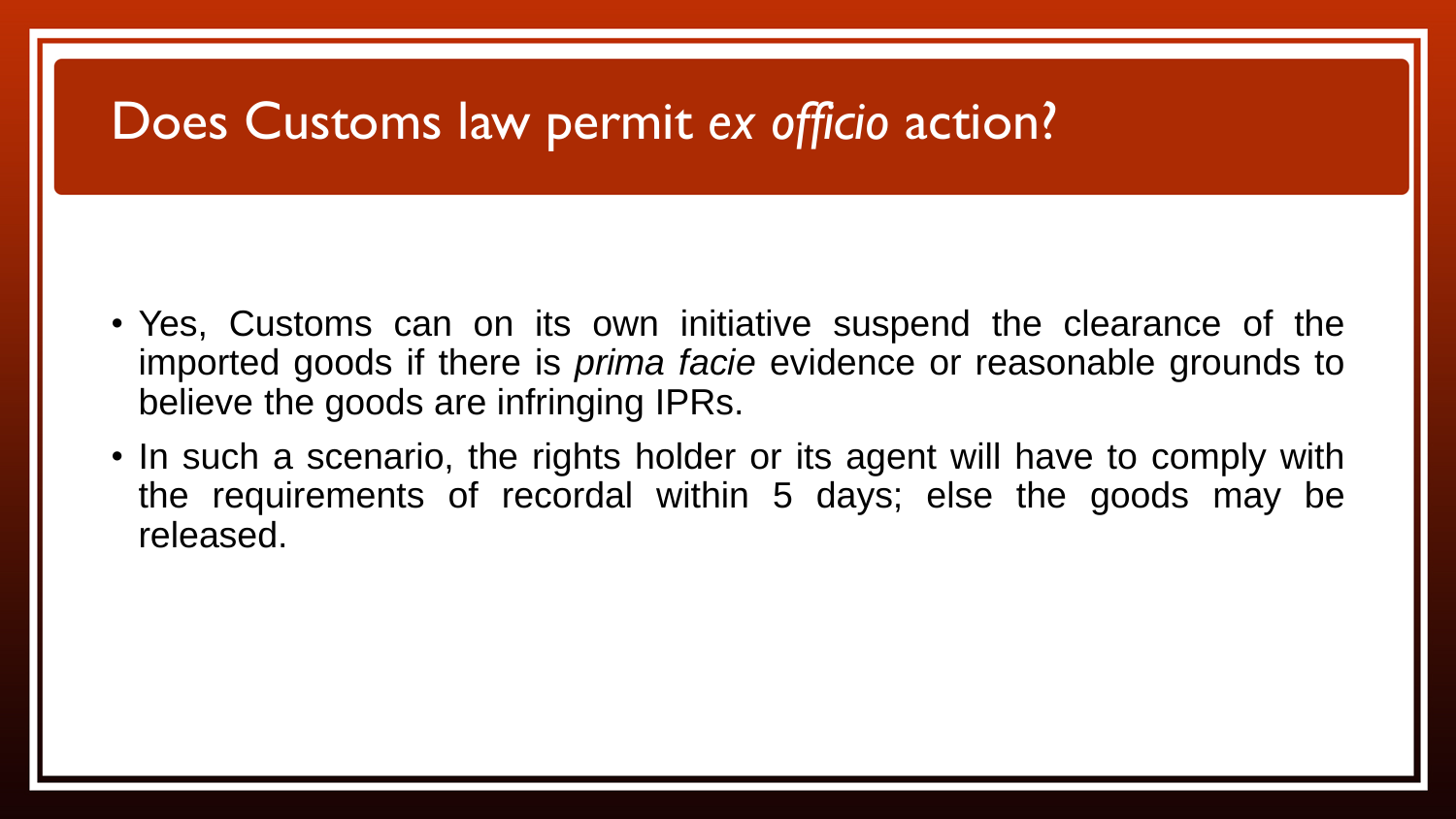### What if the Right Holder does not join the proceedings?

If the rights holder does not join the proceedings within the stipulated time period, then the goods may be released to the importer, provided all other conditions of import of such goods under the Customs Act, 1962, have been complied with.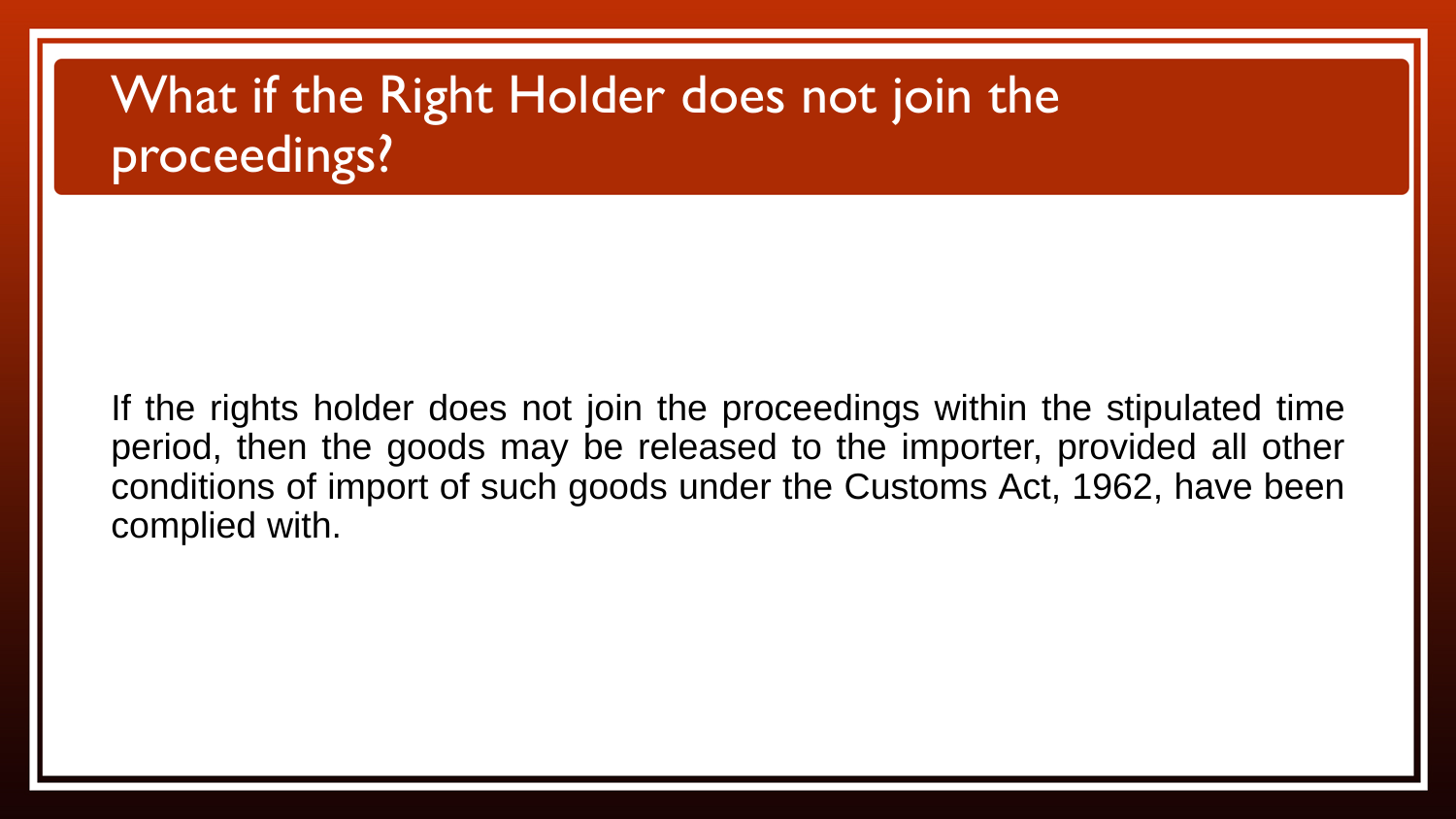### What is the procedure after detention?

- After receiving a reply from the right holder and evidence of infringement coming forth, Customs will issue a show cause notice to the importer.
- Copy of the show cause notice will be provided to the Right holder.
- Determination of the infringement shall be made following the process of adjudication which includes an opportunity for the importer to reply to the notice and present his case in a personal hearing.
- Where the goods are found to have infringed the IPRs, the adjudicating authority shall pass an order of confiscation.
- A copy of the order shall be conveyed to the Right Holder.
- Appeal provisions under the Customs Act apply to these Orders.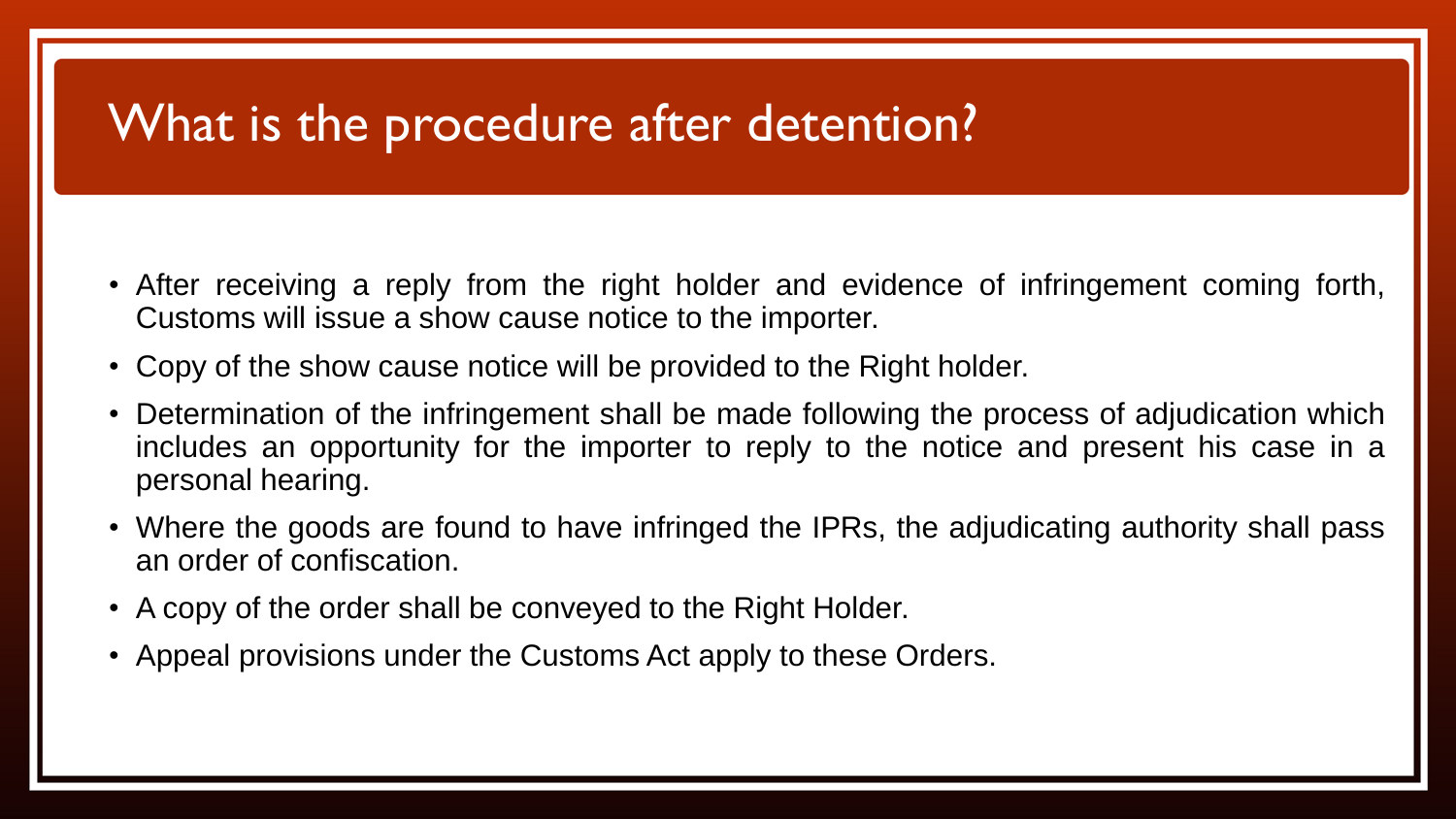### What is the procedure for Disposal/ Destruction of infringing goods?

- If Customs concludes that the goods are infringing the rights holder's IPR and no other legal proceeding is pending, then, after confiscation, they will have the said infringing goods destroyed or disposed of outside the normal channels of commerce.
- Such destruction/ disposal will be done after obtaining a "no objection" or concurrence from the rights holder.
- Prior to destruction, samples of goods may be provided to the rights holder or the importer on request.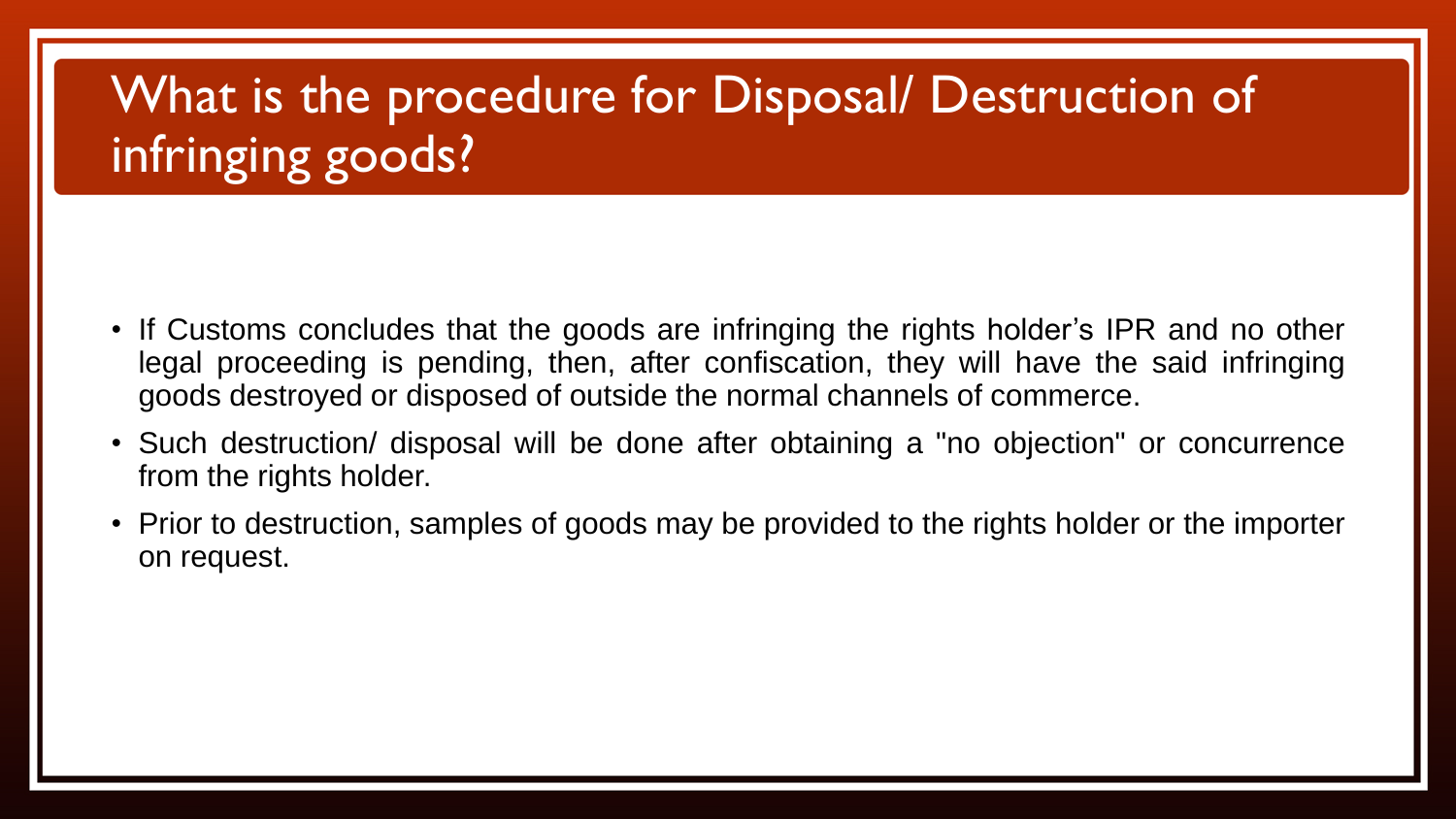### How can the right holder inform Customs of an infringing consignment?

- The right holder can inform by e-mail/fax/post, the Commissioner of Customs at the Customs Station where the infringing goods are likely to be imported
- The right holder can also inform the Risk Management Division of CBEC at 13, Sir Vitthaldas Thackersey Marg, New Marine lines, Mumbai – 400020 (Fax: +91 22 22061014)